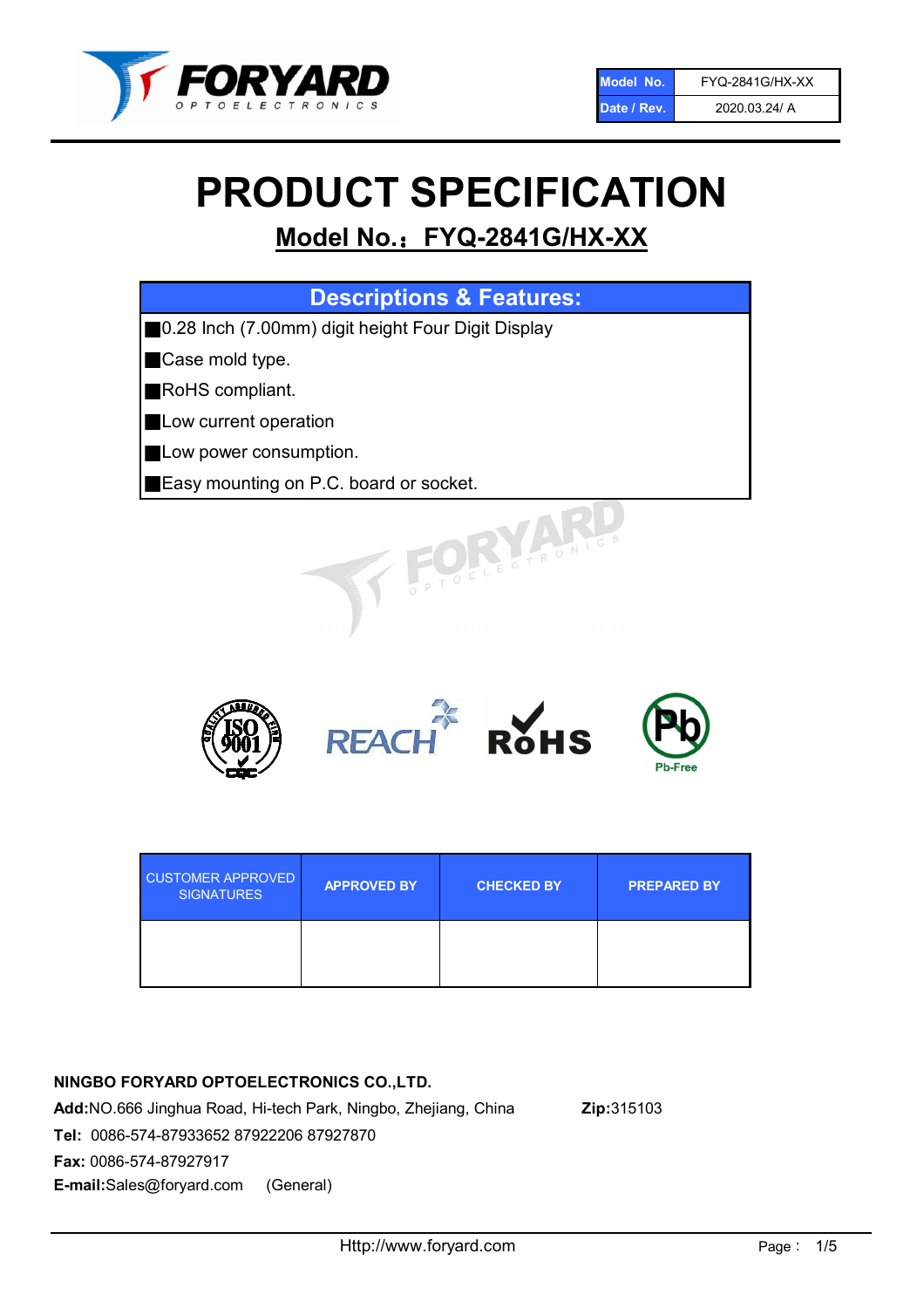

| Model No.   | <b>FYQ-2841G/HX-XX</b> |
|-------------|------------------------|
| Date / Rev. | 2020.03.24/ A          |

# Model No.: FYQ-2841G/HX-XX

#### ■ -XX: REF Surface / Epoxy color

| Color<br><b>Number</b>      |                |                                                   |                              |               |
|-----------------------------|----------------|---------------------------------------------------|------------------------------|---------------|
| REF Surface Color   O White |                | $\circ$ Black $\circ$ Gray                        | $\cup$ Red                   | $\circ$ Green |
| Epoxy Color                 | I∩ Water Clear | $\mathbin{\varcap}$ White $\mathbin{\varcap}$ Red | $\circ$ Green $\circ$ Yellow |               |

#### ■ Mechanical Dimensions



Notes:

- 1. All pins are Φ0.45[.019]mm
- 2. Dimension in millimeter [inch], tolerance is ±0.25 [.010] and angle is ±1° unless otherwise noted.
- 3. Bending≤Length\*1%.
- 4.The specifications,characteristics and technical data described in the datasheet are subject to change without prior notice.
- 5.The drawing is different from the actual one, please refer to the sample.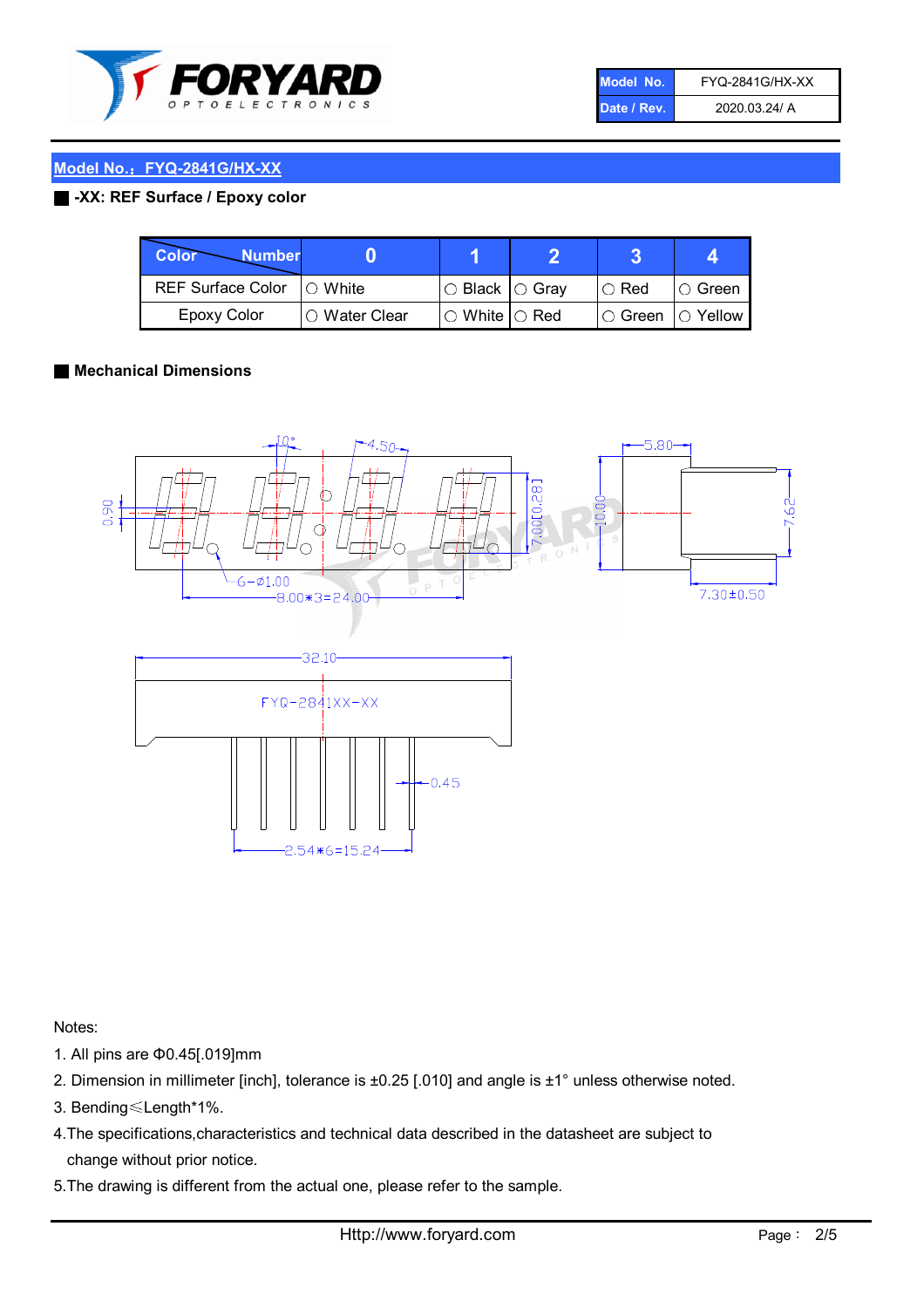

| Model No.   | <b>FYQ-2841G/HX-XX</b> |
|-------------|------------------------|
| Date / Rev. | 2020.03.24/ A          |

# Model No.: FYQ-2841G/HX-XX

■ All Light On Segments Feature & Pin Position





■ Internal Circuit Diagrams

FYQ-2841GX



Common Cathode

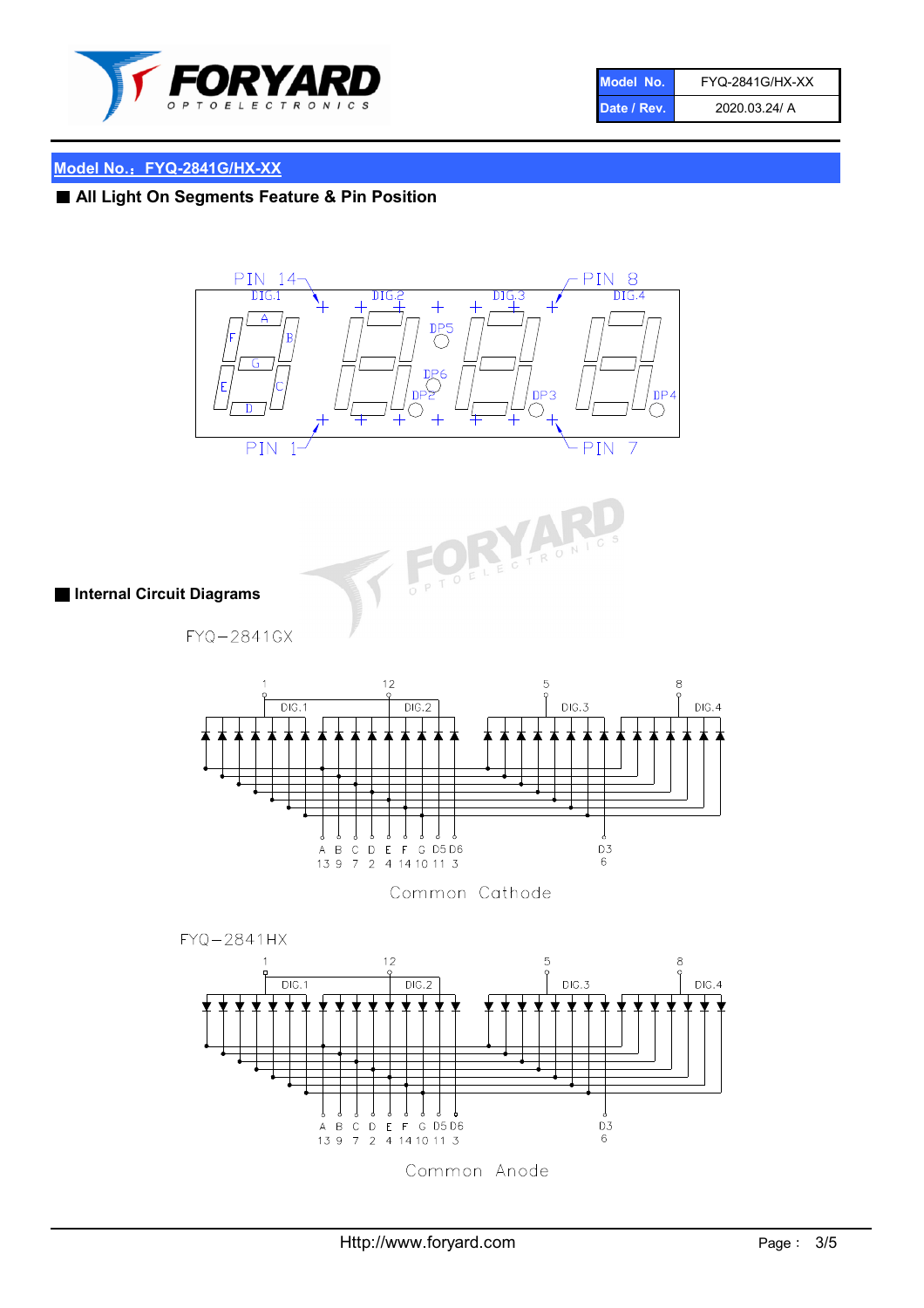

| Model No.   | <b>FYQ-2841G/HX-XX</b> |
|-------------|------------------------|
| Date / Rev. | 2020.03.24/ A          |

(Ta=25℃)

### Model No.: FYQ-2841G/HX-XX

|  | Absolute maximum ratings |  |
|--|--------------------------|--|
|  |                          |  |

| solute maximum ratings       |       |                                        |              |            | (Ta=25℃)    |
|------------------------------|-------|----------------------------------------|--------------|------------|-------------|
| <b>Parameter</b>             |       | <b>Test Condition</b><br><b>Symbol</b> | <b>Value</b> |            |             |
|                              |       |                                        | <b>Min</b>   | <b>Max</b> | <b>Unit</b> |
| Reverse Voltage              | VR    | $IR = 30$                              | 5            |            |             |
| <b>Forward Current</b>       | IF    |                                        |              | 30         | mA          |
| Power Dissipation            | Pd    |                                        |              | 100        | mW          |
| <b>Pulse Current</b>         | Ipeak | Duty=0.1mS,1KHz                        |              | 150        | mA          |
| <b>Operating Temperature</b> | Topr  |                                        | $-40$        | $+85$      | °C          |
| Storage Temperature          | Tstr  |                                        | -40          | $+85$      | °C          |

#### ■ Electrical-Optical Characteristics

#### ● Color Code & Chip Characteristics:(Test Condition:IF=20mA)

Typ Max S | Hi $\textsf{Red}$  | AlGaInP | 660nm LE 20nm | 2.00 | 2.50 D | Super Red | AIGaAs/DH | 650nm | 20nm | 2.00 | 2.50 E | Orange | GaAsP | 625nm | 35nm | 2.00 | 2.50 A | Amber | GaAsP | 610nm | 35nm | 2.00 | 2.50 Y | Yellow | GaAsP | 590nm | 35nm | 2.00 | 2.50 G Yellow Green AIGaInP | 570nm | 10nm | 2.00 | 2.50 3.00 3.80 3.00 3.80 W | White | InGaN/GaN | X=0.29,Y=0.30 |CCT:9500K| 3.00 | 3.80 UHR Ultra Hi Red | AlGaInP | 640nm | 20nm | 2.00 | 2.50 UR | Ultra Red | AlGaInP | 635nm | 20nm | 2.00 | 2.50 UE Ultra Orange | AIGaInP | 625nm | 20nm | 2.00 | 2.50 UA Ultra Amber | AIGaInP | 610nm | 20nm | 2.00 | 2.50  $UV$  Ultra Yellow  $\vert$  AlGaInP  $\vert$  590nm  $\vert$  20nm  $\vert$  2.00  $\vert$  2.50  $\text{UG}$  Ultra Yellow Green | AIGaInP | 570nm | 30nm | 2.00 | 2.50 PG Pure Green | InGaN | 520nm | 36nm | 3.00 | 3.80 30nm 3.00 3.80 30nm 3.00 3.80 UW |Ultra White | InGaN/GaN | X=0.29,Y=0.30 |CCT:9500K| 3.00 | 3.80 10~20 Standard brightness Forward Voltage(VF) Unit:V 15~30 10~20 10~20 625nm GaAsP 590nm **Emitting Color Dice Material** 10~21 610nm Luminous **Intensity** (Iv) Unit:mcd AlGainP 660nm GaAsP GaAsP AlGaAs/DH **Spectral** Line halfwidth (∆λ1/2) Peak Wave Length $(\lambda_{\rm P})$ UB 460nm 635nm AlGaInP AlGaInP AlGaInP InGaN/GaN AlGaInP | 570nm | 10nm | 2.00 | 2.50 | 10~20 30~105 30~135 460nm 520nm Ultra brightness **AlGaInP** AlGaInP 60nm AlGaInP 640nm Segment-to-Segment Luminous Intensity ratio(Iv-M) 1.5:1 610nm 9~20(mw) 350~450 470nm 120~180 120~180 Ultra Blue InGaN/GaN InGaN/GaN 9~20(mw) 20~50 280~600 570nm | 30nm | 2.00 | 2.50 | 20~60 470nm 590nm InGaN/GaN B Blue I InGaN 40~85 60~120~180 40~70

#### Note:

1.Luminous Intensity is based on the Foryard standards.

2.Pay attention about static for InGaN